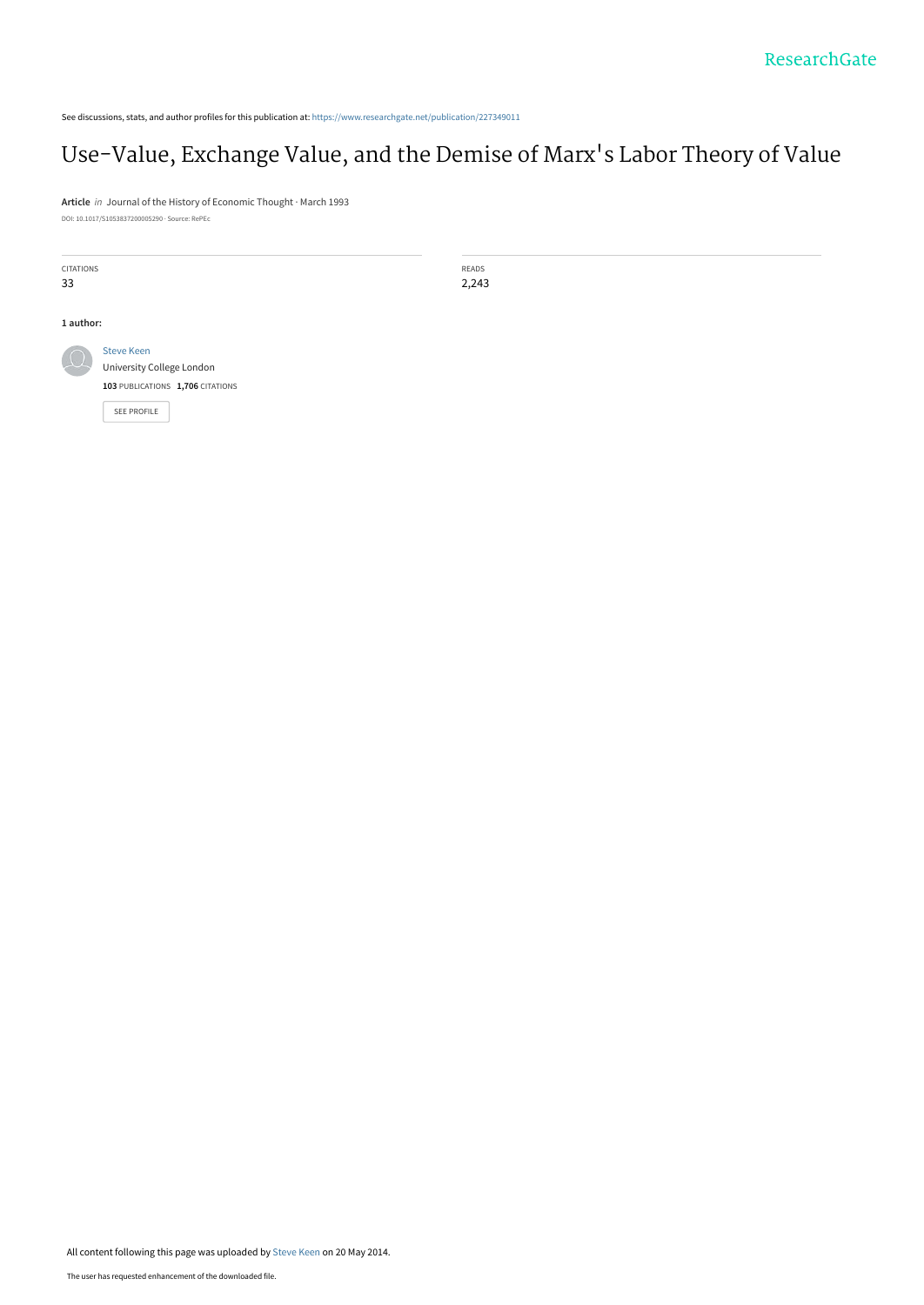## USE-VALUE, EXCHANGE VALUE, AND THE DEMISE OF MARX'S LABOR THEORY OF VALUE

**BY**

### STEVE KEEN

#### I. INTRODUCTION

Karl Marx was the greatest champion of the labor theory of value. The logical problems of this theory have, however, split scholars of Marx into two factions: those who regard it as an indivisible component of Marxism, and those who wish to continue the spirit of analysis begun by Marx without the labor theory of value. In the debate between these two camps, the former has attempted to draw support from Marx's concepts of value, while the latter has ignored them, taking instead as their starting point the truism that production generates a surplus. Nevertheless, a careful examination of the development of Marx's logic uncovers the profound irony that, after a chance rereading of Hegel, Marx made a crucial advance which should have led him to replace the labor theory of value with the theory that commodities in general are the source of surplus. Marx's value analysis is thus consistent, not with those who would defend the labor theory of value, but with those who would transcend it.

Marx did not properly apply this analysis to non-labor inputs, while the cornerstone of *Capital* was his correct application of the same analysis to labor. This unjustified asymmetrical treatment of the labor and non-labor inputs to production is therefore the actual and unsound foundation of Marx's labor theory of value. Once that treatment has been corrected, the labor theory of value collapses.

#### II. EARLY MARX

*The labor theory of value.* Marx did not immediately adopt the labor theory of value. As Mandel observes, his process of conversion

University of New South Wales, Australia. The author wishes to thank J. E. King, Geoff Fishburn, Craig Freedman, Peter Kriesler, and three anonymous referees for their helpful comments and criticisms of earlier drafts of this article.

*Journal of the History of Economic Thought, 15,* Spring 1993. °1993 by the History of Economics Society.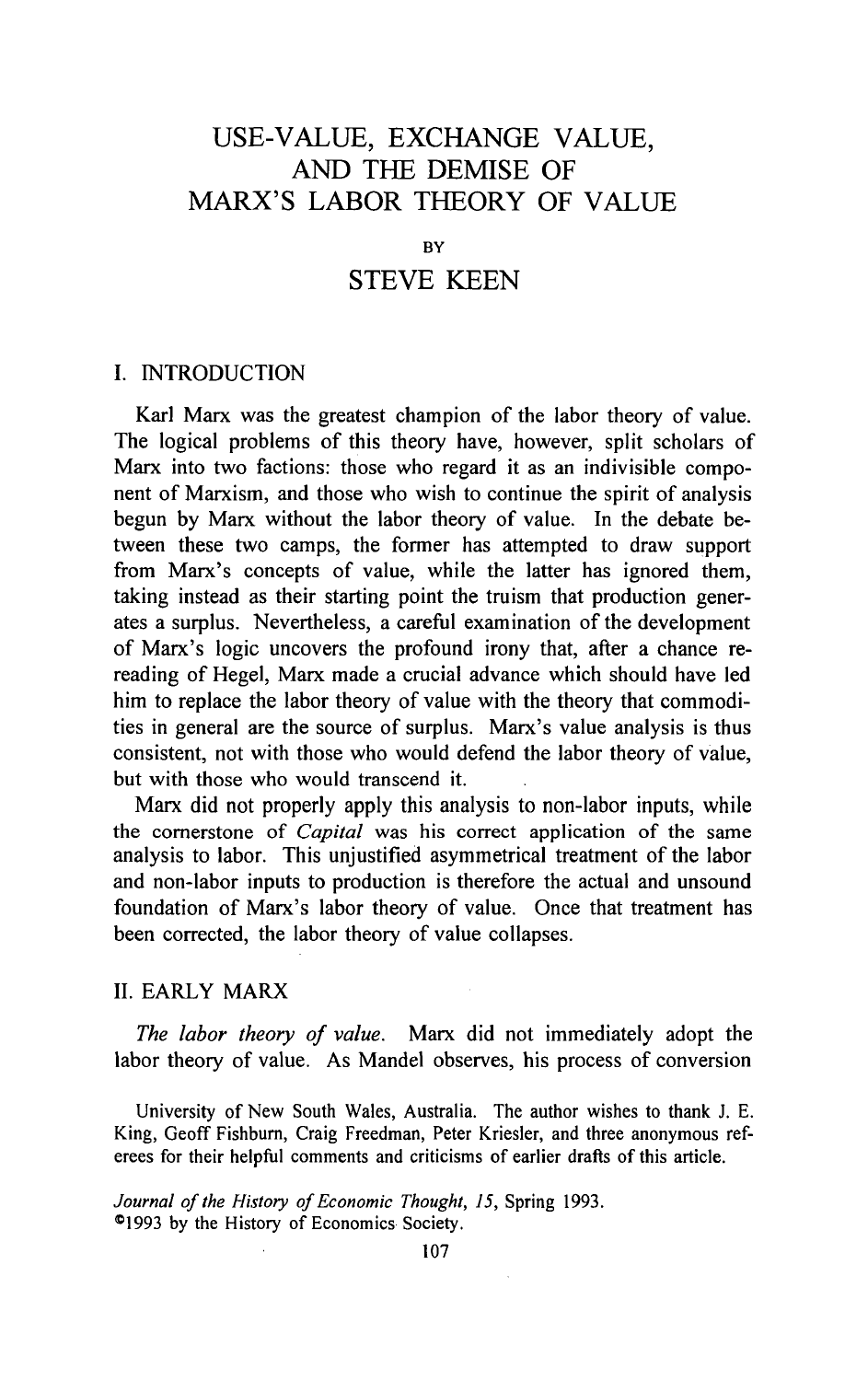began with his study of the English classical political economists, and the concept did not come easily to him (Mandel 1971, p. 40). This is evident early on in *The Economic and Philosophic Manuscripts of 1844,* where Marx makes the comment that "the capitalist thus makes a profit, first, on the wages, and secondly, on the raw materials advanced to him" (Marx 1844, p. 79). However, he shortly afterwards says that "the greater the human share in a commodity, the greater the profit of dead capital" (ibid., p. 81), which is an assertion that labor is at least the major source of profit.

Further on in *The Manuscripts,* Marx develops an acceptance of the idea that labor is the only source of wealth. Subsequently he took the labor measure of value approach one stage further than had Ricardo, to explain the source of surplus. By the time of *Wage Labor and Capital,* Marx gave the explanation that labor is paid its cost of subsistence, yet its work extends beyond the time required to reproduce those means of subsistence. He later formalized this using the distinction between labor power, the ability to perform work, and labor itself.<sup>1</sup> Capitalists purchase labor power by paying for its cost of production, and receive the far greater quantity of its ability to produce value: "The worker receives means of subsistence in exchange for his laborpower, but the capitalist receives in exchange for his means of subsistence labor, the productive activity of the worker, the creative power whereby the worker not only replaces what he consumes *but gives to the accumulated labor a greater value than it previously possessed" {Marx* 1847, p. 85).

*The concept of use-value.* The concept of use-value was also undergoing development at the early stage of Marx's introduction to political economy. As with the labor theory of value, Marx's initial understanding of use-value was quite different to his final. In the course of a powerful insight into the conflict between Ricardo and Malthus, Marx expressed, in dialectical garb, the opinion that use determines value—which is hardly consistent with a labor theory of value. Having criticized Ricardo and Say for forgetting in the debate over thrift versus luxury that "there would be no production without consumption," he continues "that it is use that determines a thing's value, and that fashion determines use" (Marx 1844, p. 151). However, by the time he came to part company with Proudhon, Marx had imbibed the classical attitude that use-value plays no role in determin-

<sup>1.</sup> This terminology was not part of Marx's method at the time of *Wage Labor and Capital,* but Engels edited that work to include those terms in a re-issue intended to educate workers.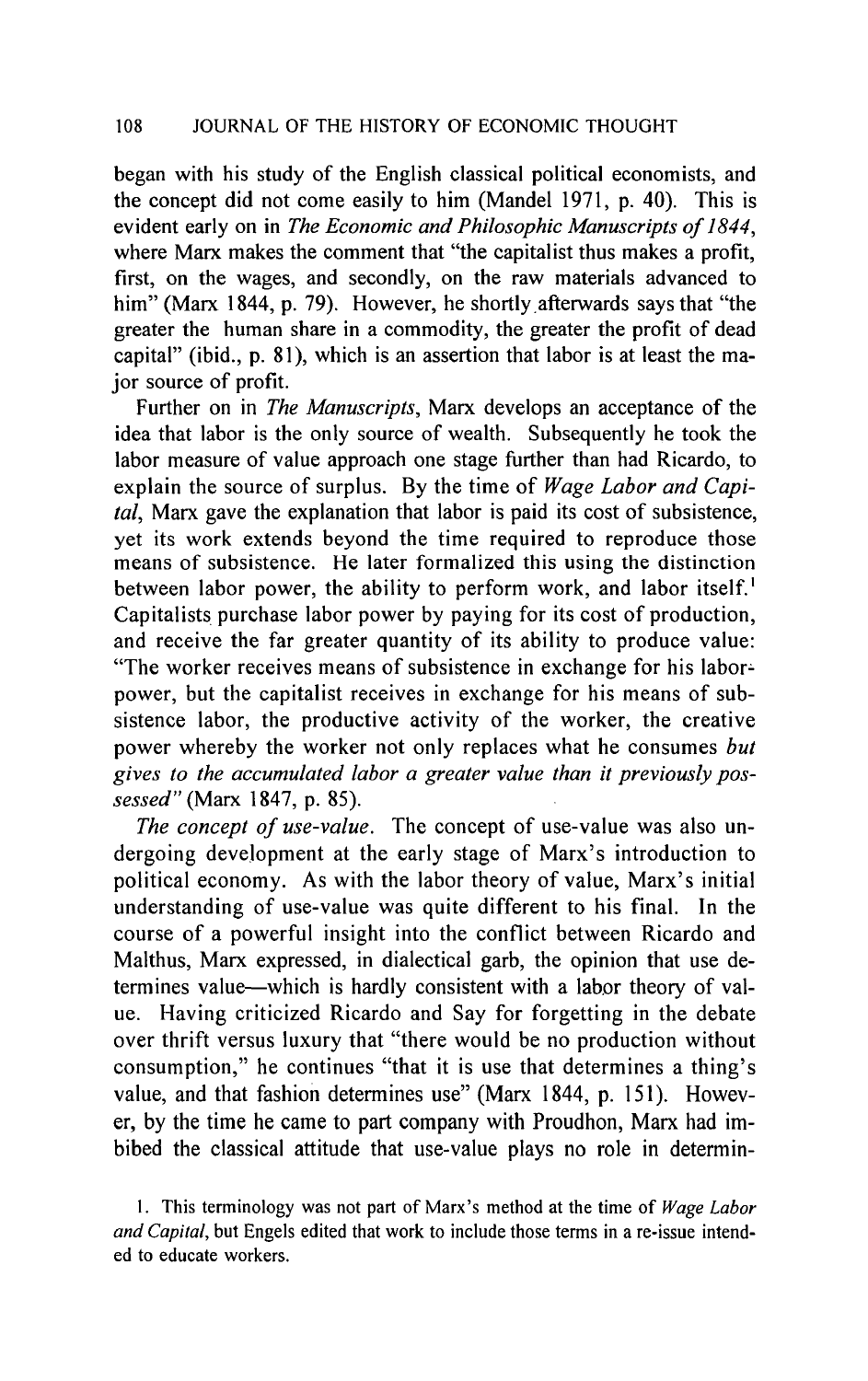ing value. Marx's critique of Proudhon's reasoning is an interesting portent of his later, developed approach to the distinction between usevalue and exchange-value. While he rightly dismisses Proudhon's attempt at dialectics, it could well be that Proudhon lay the seed which later germinated in the *Grundrisse.*

According to Marx, the gist of Proudhon's attempt at a dialectic was that things of the lowest utility have the highest value, while those with the highest utility have the lowest value, and labor value provides a reconciliation between these two extremes. Marx dismissed this firstly as ignoring the role of demand in determining scarcity, and secondly as dressing up in complicated terms the "precise, clear, and simple language of Ricardo...in order to arrive at the determination of relative value by labor-time. The determination of value by labor-time is for Ricardo the law of exchange-value; for M. Proudhon it is the synthesis of use-value and exchange-value" (Marx 1846, pp. 52-53). Thus at this stage Marx admits that use-value is a determinant of demand, but the concept plays no active role in his logic. He is firmly of the opinion that everything necessary to form the foundation of political economy can be found in Ricardo's analysis of exchange-value.

#### III. THE DIALECTIC OF THE COMMODITY

*The development.* Several authors have observed that a chance rereading of Hegel had a profound effect on Marx while he was drafting the *Grundrisse* (Oakley 1983, pp. 58-59, 63; Mandel 1971, p. 103). Mandel observes that Hegelian dialectics evidently lay behind many of the '"dialectical pairs' such as 'commodity and money,' 'use-value and exchange-value,' 'capital and wage-labor,' 'labor time and leisure,' 'labor and wealth,' in which the *Grundrisse* abound." The most potent of these was the dialectic between use-value and exchange-value, and the realization of the role it could play in political economy was first expressed in a footnote spanning two pages of the *Grundrisse.* Here Marx first realized that the classical treatment of the commodity provided the means by which he could unite his German dialectical philosophy with English classical political economy:

> *Is not value to be conceived as the unity of use-value and exchange-value?* In and for itself, is value as such the general form, in opposition to usevalue and exchange-value as particular forms of it? *Does this have significance in economics?* Use-value presupposed even in simple exchange or barter. But here, where exchange takes place only for the reciprocal use of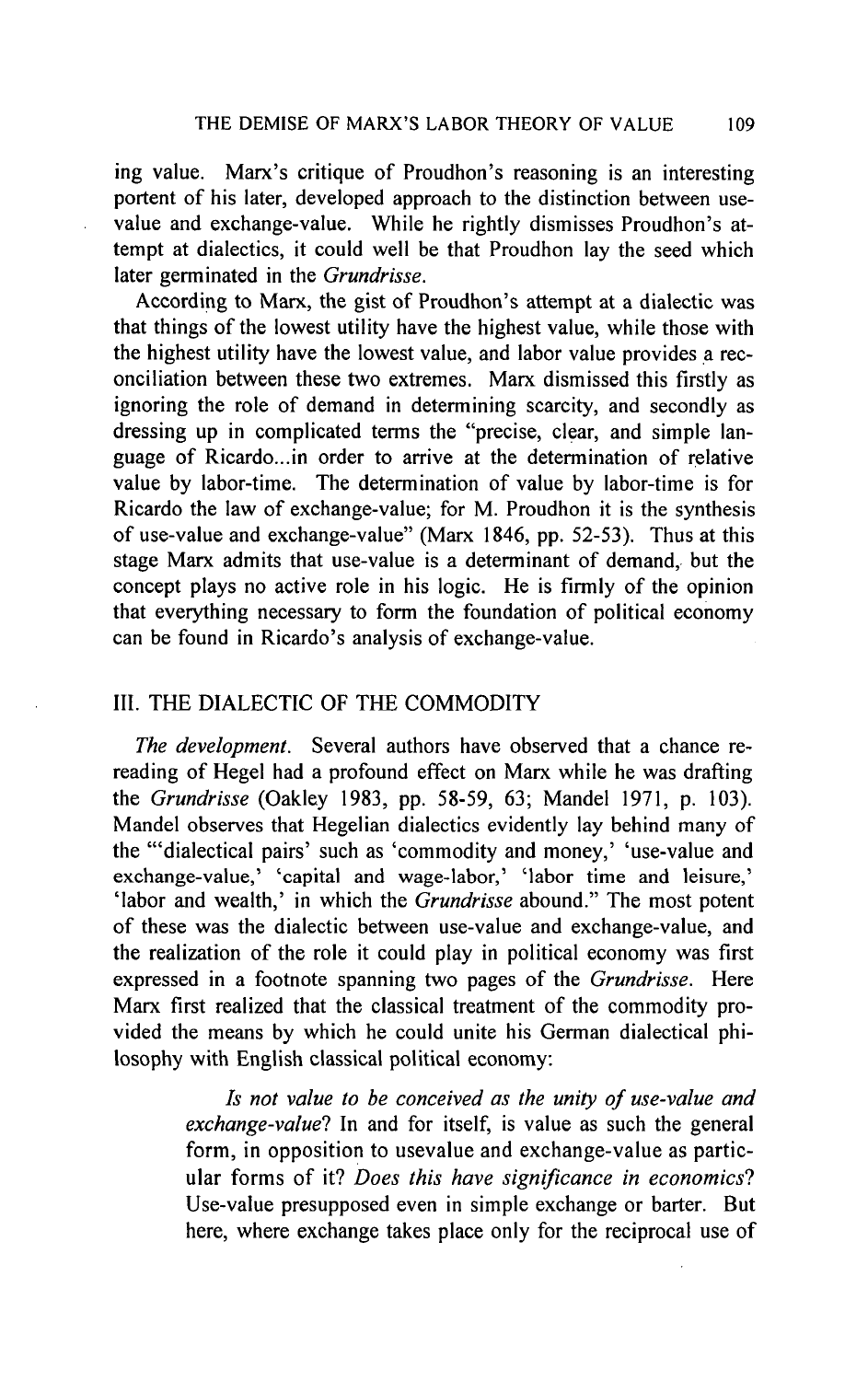the commodity, the use-value, i.e., the content, the natural particularity of the commodity has no such standing as an economic form. Its form, rather, is exchange-value. The content apart from this form is irrelevant; is not a content of the relation as a social relation. But does this content as such not develop into a system of needs and production? Does not usevalue as such enter into the form itself, as a determinant of the form itself, e.g. in the relation of capital and labor? If *only* exchange-value as such plays a role in economics, then how could elements later enter which relate purely to use-value.... The price appears as a merely formal aspect of it. This is not in the slightest contradicted by the fact that exchange-value is the predominant aspect. But of course use does not come to a halt because it is determined *only* by exchange; although of course it obtains its direction thereby. In any case, this is to be examined with exactitude in the examination of value, and not, as Ricardo does, to be entirely abstracted from, nor like the dull Say, who puffs himself up with the mere presupposition of the word "utility." Above all it will and must become clear in the development of the individual sections to what extent use-value exists not only as presupposed matter, outside economics and its forms, but to what extent it enters into it. Proudhon's nonsense, see the "Misere"... (Marx 1857, pp. 267-68, n.).

Ricardo and Smith had distinguished between use-value and exchange-value simply to dismiss the former as of no economic significance (Smith 1776, p. 13; Ricardo 1821, pp. 5-6). However, from Marx's Hegelian perspective, use-value and exchange-value were inseparable dialectical aspects of the social unity the commodity, which itself is central to the analysis of capitalism. Far from being an economic irrelevance, use-value, in dialectical union with exchange-value, could actually be the key to a proper understanding of political economy. Having discovered this dialectic so late in the development of his economics, Marx felt compelled to return to issues which he had previously considered solely in labor theory of value terms, and to use the dialectic of commodities to provide a firmer foundation for his earlier views. This process of reconsideration dominates the *Grundrisse* and the *Theories of Surplus Value?* The crucial use to which Marx put the

2. See Groll 1980 for a coverage of Marx's many-faceted application of the concept of use-value in the *Grundrisse, Theories of Surplus Value* and *Capital.*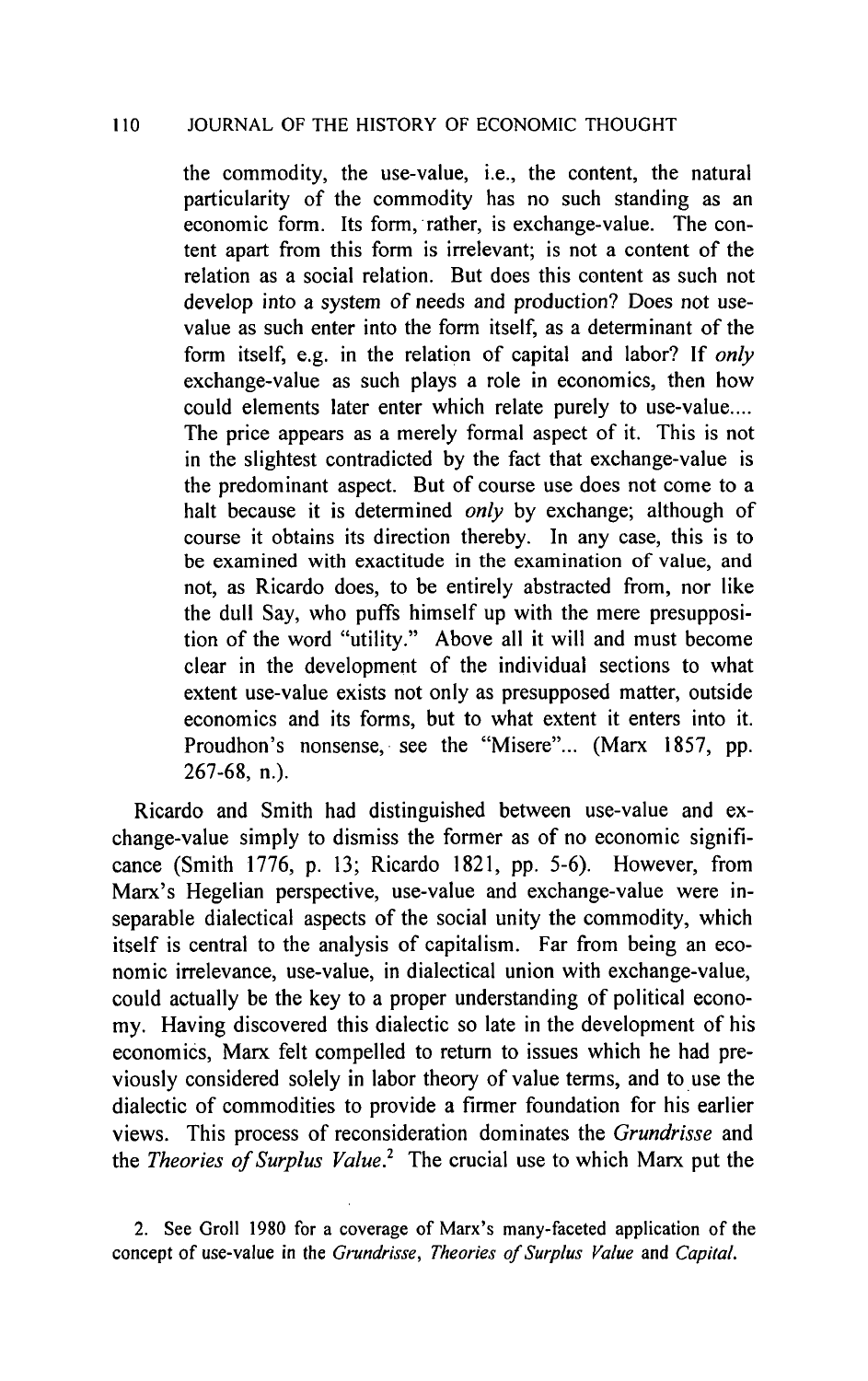"dialectic of the commodity" was to uncover the source of surplus value, without having to begin with the premise that labor was the only source of value, and without prior consideration of the distinction between labor power and labor. The best expression of this divination occurs, not in the obscure and for-so-long-unpublished *Grundrisse,* but in *Capital* itself.

*The application.* Marx began *Capital* by clearing intellectual cobwebs on the route to uncovering the source of surplus, criticizing explanations based upon unequal exchange (Marx 1867, p. 154) or increasing utility through exchange (ibid., pp. 155-58), then restating the classical axiom that exchange involves the transfer of equivalents (ibid., pp. 155-56), and the conclusion that therefore exchange of itself cannot provide the answer. Yet at the same time circulation based on the exchange of equivalents must be the starting point from which the source of surplus value is deduced. Marx put the dilemma superbly:

> The conversion of money into capital has to be explained on the basis of the laws that regulate the exchange of commodities, in such a way that the starting point is the exchange of equivalents. Our friend, Moneybags, who as yet is only an embryo capitalist, must buy his commodities at their value, must sell them at their value, and yet at the end of the process must withdraw more value from circulation than he threw into it at starting. His development into a fullgrown capitalist must take place, both within the sphere of circulation and without it. These are the conditions of the problem (ibid., pp. 163).

He began the solution of this dilemma with a direct and powerful application of the dialectic of the commodity. If the exchange-value of the commodity cannot be the source of surplus, then the dialectical opposite of value, use-value, is the only possible source:

> The change of value that occurs in the case of money intended to be converted into capital...must...take place in the commodity bought by the first act, M-C, but not in its value, for equivalents are exchanged, and the commodity is paid for at its full value. *We are, therefore, forced to the conclusion that the change originates in the use-value, as such, of the commodity, i.e. its consumption.* In order to be able to extract value from the consumption of a commodity, our friend, Moneybags, must be so lucky as to find, within the sphere of circulation, in the market, a commodity, *whose usevalue possesses the peculiar property of being a source of value* (ibid., pp. 164; emphases added).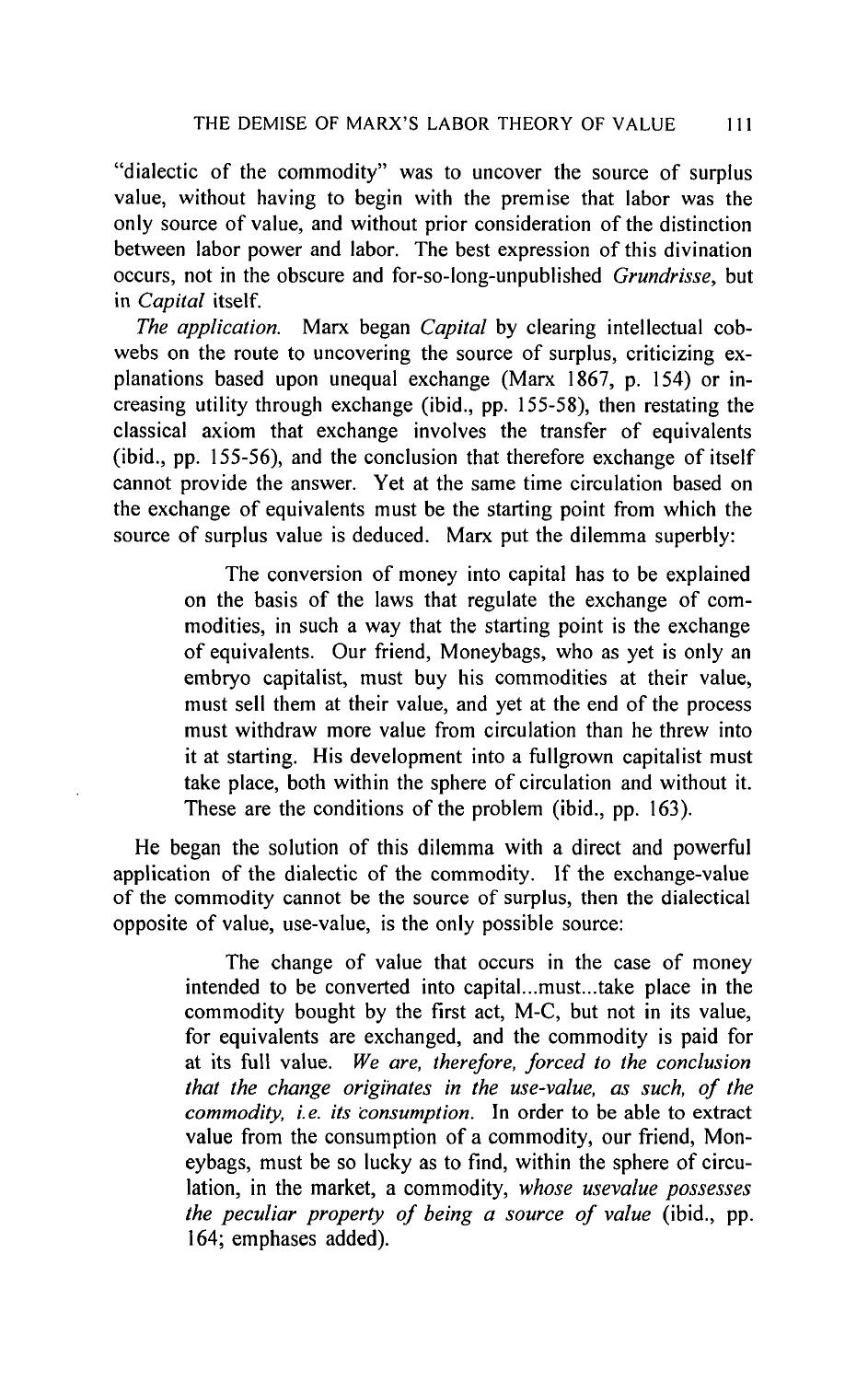Marx then used the *quantitative* difference between the exchangevalue of labor-power and its use-value to uncover the source of surplus value in the transaction between worker and capitalist:

> The past labor that is embodied in the labor power, and the living labor that it can call into action; the daily cost of maintaining it, and its daily expenditure in work, are two totally different things. *The former determines the exchange-value of the labor power, the latter is its use-value.* The fact that half a [working] day's labor is necessary to keep the laborer alive during 24 hours, does not in any way prevent him from working a whole day. Therefore, the value of labor power, and the value which that labor power creates in the labor process, are two entirely different magnitudes; and this difference of the two values was what the capitalist had in view, when he was purchasing the labor power.... What really influenced him was the specific use-value which this commodity possesses of being *a source not only of value, but of more value than it has itself.* This is the special service that the capitalist expects from labor power, and in this transaction he acts in accordance with the "eternal laws" of the exchange of commodities. The seller of labor power, like the seller of any other commodity, realizes its exchange-value, and parts with its use-value (ibid., p. 188).

At this point, Marx is triumphant. He has established the source of surplus value, and has done so without any initial presumption that labor was the only source of value, an achievement which had eluded his classical antecedents. But at this stage, all he had established was that labor was a source of value. To prove that it is the *only* source of value, he had to apply the same conceptual framework to the means of production, and find that the presumption of the strict labor theory of value, that the means of production only transfer their value to the product, is confirmed. In this second endeavor, he failed.

*The contradiction.* In volume I of *Capital* Marx appeared to successfully reach the conclusion that the means of production could not be a source of surplus value. However, he could only do so by contradicting a basic premise, that the use-value and the exchange-value of a commodity are unrelated. In the course of this attempt he advanced three propositions which fundamentally contravene his general approach to commodities: that, in the case of the means of production, the purchaser makes use of their exchange-value, not their use-value; that their use-value cannot exceed their exchange-value; and that their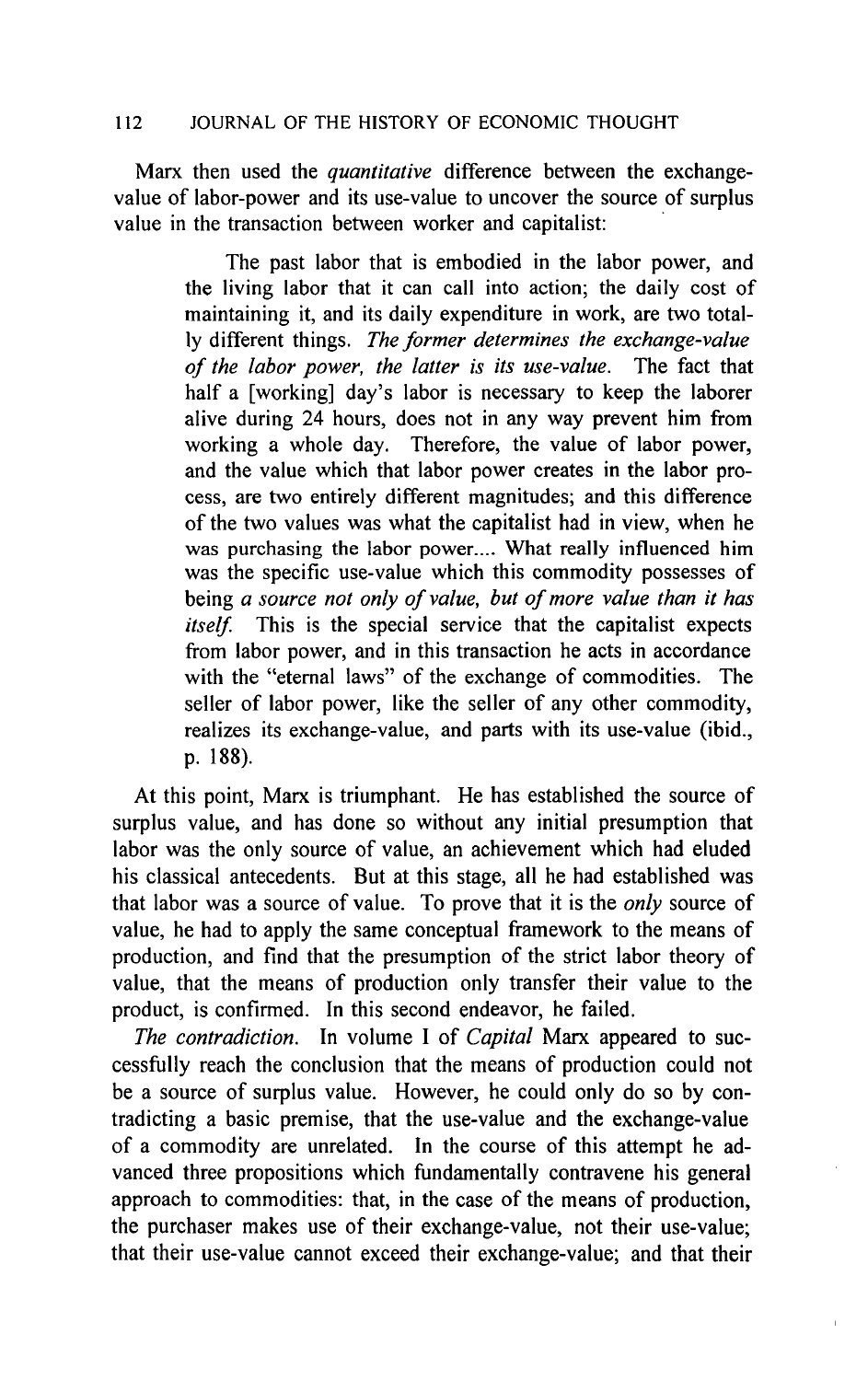use-value somehow reappears in the use-value of the commodities they help create.

Marx began with the simple assertion that the means of production can transfer no more than their exchange-value to the product (ibid., p. 193). He next attempted to forge an equality between the exchangevalue and the use-value of the means of production, by equating the depreciation of a machine to its productive capacity:

> Value exists only in articles of utility.... If therefore an article loses its utility, it also loses its value. The reason why means of production do not lose their value, at the same time that they lose their use-value, is this: they lose in the labor process the original form of their use-value, only to assume in the product the form of a new use-value.... Hence it follows that in the labor process the means of production transfer their value to the product only so far as along with their use-value they lose also their exchange-value. They give up to the product that value alone which they themselves lose as means of production (ibid., p. 196).

There are two erroneous propositions in this paragraph, while another is ambiguous. Firstly, the two final sentences which appear to link the transfer of value by the machine to its depreciation are incorrect (see below). Secondly, the statement that the use-value of a machine reappears in the use-value of the product equates the use-value of the machine to the utility enjoyed by the "consumers" who purchase the goods the machine produces. But the use-value of a machine is specific to the capitalist purchaser of the machine only. By arguing that the use-value of the machine reappears in the product, Marx is in fact contemplating the existence of abstract utility, with the "usefulness" of the machinery being transmuted into the "usefulness" of the commodities it produces. The ambiguous statement concerns the transfer of value by the means of production. Which of their two "values" do machines transfer, their exchange-value or their use-value? If Marx meant that they transfer their use-value, then this sentence would be correct in terms of his analysis of commodities. But later he makes it clear that by this expression he meant that the means of production transfer not their use-value (which is the case with a worker) but their exchange-value. In the clearest illustration of the flaw in his logic, he states that over the life of a machine, "its use-value has been completely consumed, and therefore its exchange-value completely transferred to the product" (ibid., p. 197). This amounts to the assertion that in the case of machinery and raw materials, what is consumed by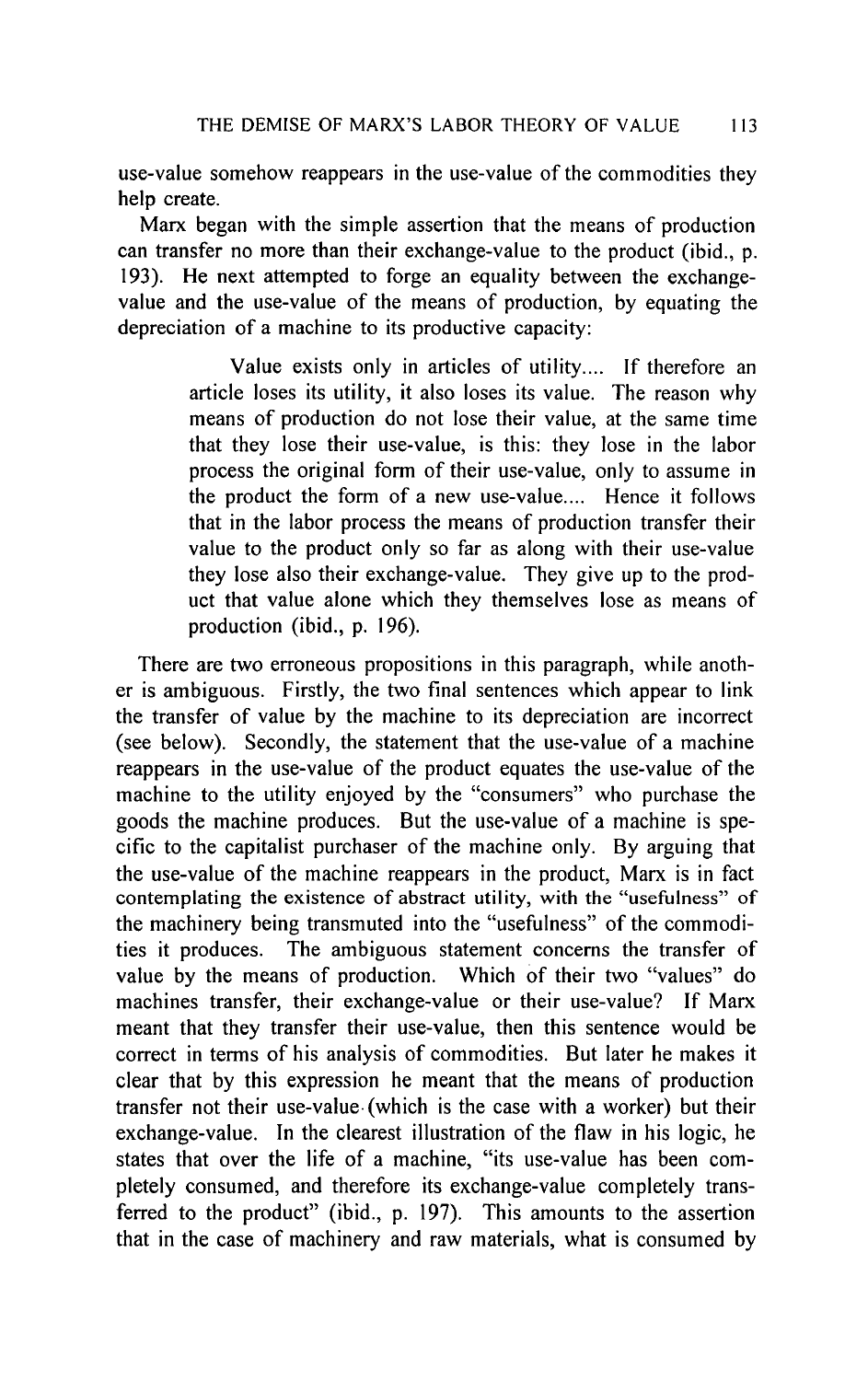the purchaser is not their use-value, as with all other commodities, but their exchange-value.

This ambiguity reappears as Marx discusses the example of a machine which only lasts six days. He first states the correct proposition that the machine transfers its use-value to the product, but then equates this to its exchange-value. He says that if a machine lasts six days "Then, on the average, it loses each day one sixth of its use-value, and therefore parts with one-sixth of its value to the daily product." Initially he draws the correct if poorly stated inference that "means of production never transfer more value to the product than they themselves lose during the labor-process by the destruction of their own use-value" (ibid., p. 197; see also p. 199). However the ambiguity between exchange-value and use-value is strong, and his conclusion takes the incorrect fork. Stating his conclusion rather more succinctly than his reasoning, he says, "The maximum loss of value that they [machines] can suffer in the process, is plainly limited by the amount of the original value with which they came into the process, or in other words, *by the labor-time necessary for their production....* However useful a given kind of raw material, or a machine, or other means of production may be, though it may cost £150...yet it cannot, under any circumstances, add to the value of the product more than £150" (ibid., p. 199).

Essentially, Marx reached the result that the means of production cannot generate surplus value by confusing depreciation, or the loss of value by a machine, with value creation. The truisms that the maximum amount of value that a machine can lose is its exchange-value, and that a machine's exchange-value will fall to zero only when its use-value has been completely exhausted, were combined to conclude that the value a machine adds in production is equivalent to the exchange-value it loses in depreciation. With the value added by a machine equated to value lost, no net value is transferred to the product, and therefore only labor can be a source of surplus value.

While the argument may appear plausible, in reality it involves a confusion of two distinct attributes of a machine: its cost (exchangevalue) and its usefulness (use-value). From a Marxian perspective, depreciation is the writing-off of the original exchange-value of a machine over its productive life. Consequently, the maximum depreciation that a machine can suffer is its exchange-value. As it wears out, both its residual value and its usefulness will diminish, and both will terminate at the same time. However it does not follow that the usefulness (the value creating capacity) of the machine is equal to its cost (its depreciation). Though a capitalist will "write-off" the latter com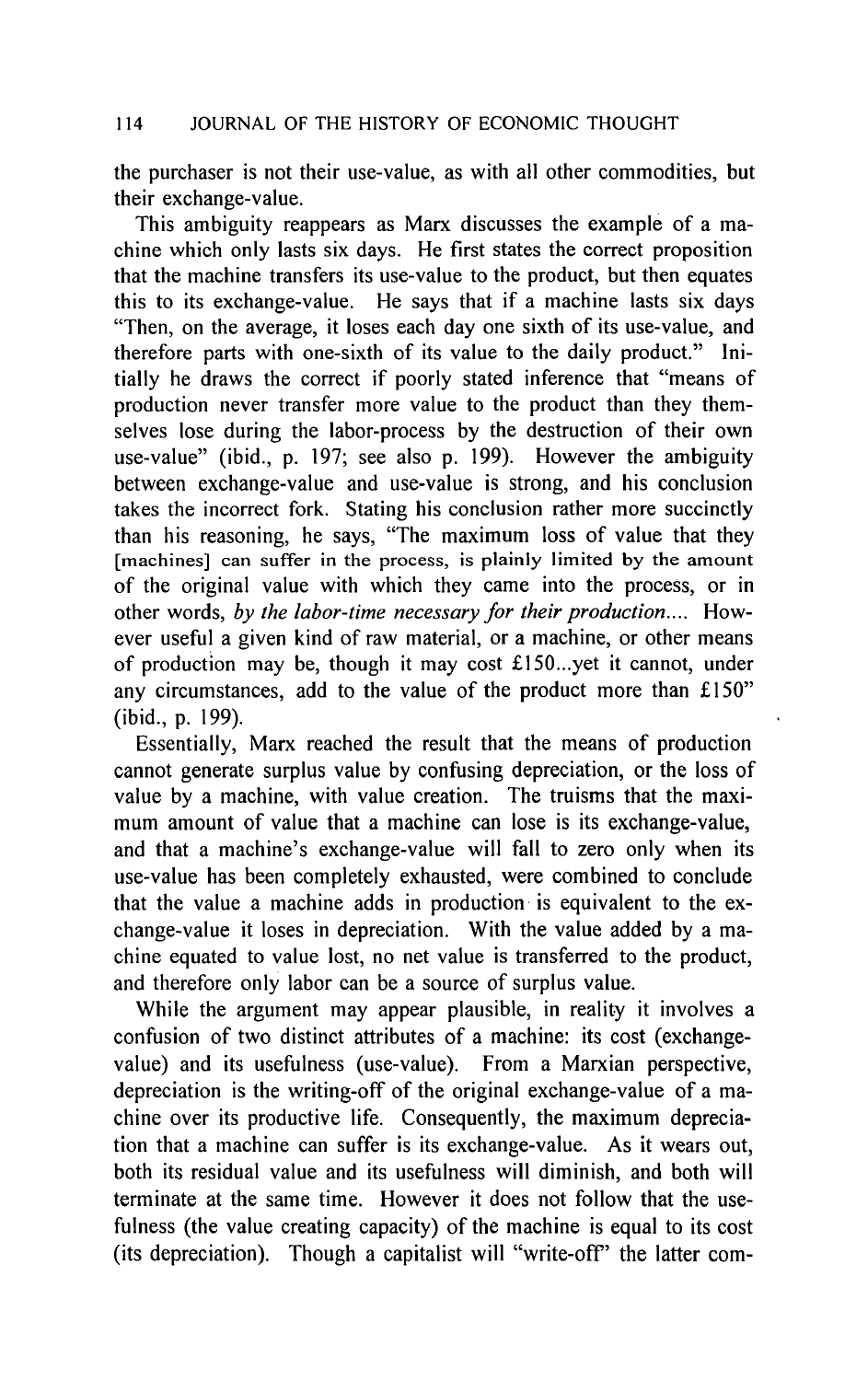pletely only when the former has been extinguished, the two aspects are nonetheless completely different and unrelated. There is no reason why the value lost by the machine should be equivalent to the value added. An analogy with labor highlights the fallacy involved in equating these two magnitudes. If workers receive a subsistence wage, and if the working day exhausts the capacity to labor, then it could be argued that in a day a worker "depreciates" by an amount equivalent to the subsistence wage—the exchange-value of labor power. However this depreciation is not the limit of the amount of value that can be added by a worker in a day's labor—the use-value of labor. Value added is unrelated to and greater than value lost; if it were not, there could be no surplus.

Marx's dialectic provides the axiomatic basis on which to discern between value added and depreciation, and thus reject the identification of value creating capacity with value lost. As discussed above, depreciation can be equated to exchange-value, while a machine's contribution to production is its use-value. According to Marx's analysis of commodities, these should be two different magnitudes, since for all commodities "the two aspects in no way enter into relation with each other" (Marx 1857, pp. 267-68, n.). Marx did in fact reach this conclusion at one point in the *Grundrisse.* In the midst of a mass of arithmetic exploring how machinery could reduce the price of a product (thus giving an advantage to the capitalist who introduces it and yet resulting in a lowering of the rate of profit), Marx suggested precisely the method that he should have used to apply his dialectic of commodities to the question of the value productivity of machinery: "It also has to be postulated (which was not done above) that the usevalue of the machine significantly [sic] greater than its value; i.e. *that its devaluation in the service of production is not proportional to its increasing effect on production"* (ibid., p. 383; emphasis added).

Here Marx specifically referred to the use-value of a machine being greater than its value, and in contrast to his discussion of depreciation in *Capital,* dissociated the productivity of a machine from its depreciation. The use-value of a machine will differ from its exchange-value and, as with labor, we can assume that its use-value will be "significantly greater than its value." In practice this will mean that the amount it loses in depreciation will be significantly less than the amount it contributes to the value of output, and it will, with labor, be a source of surplus value. Unfortunately, Marx never developed this postulate. His later developments of his dialectic as it relates to valuecreation tarnished rather than polished the tool, obscuring the fundamental contradiction it uncovered in his labor theory of value.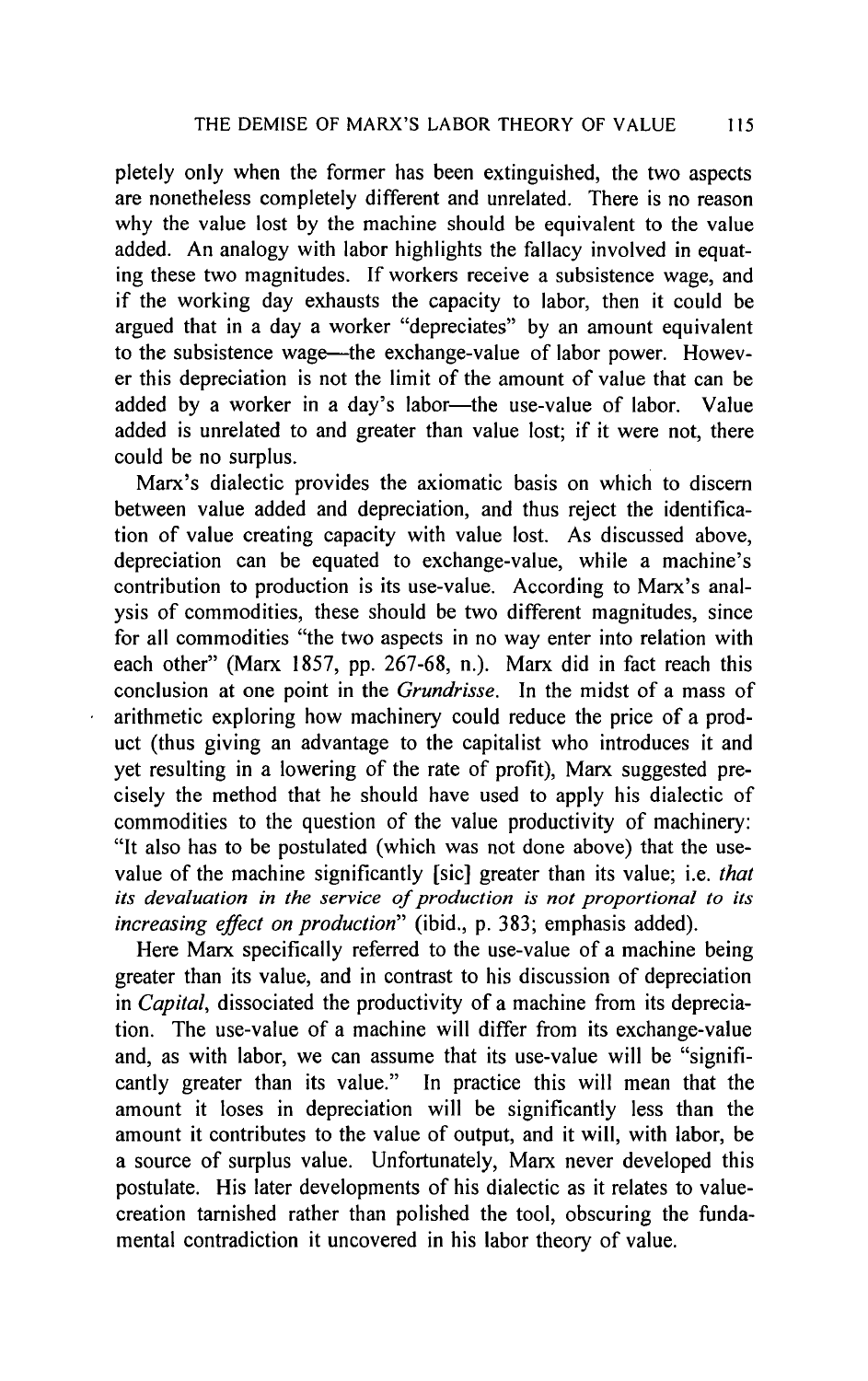*The quantification of use-value.* In his algebraic and numerical explorations of value creation, Marx compounded his previous logical errors by using the same magnitude for the exchange-value and the use-value of the means of production, while using different magnitudes for the exchange-value and use-value of labor power.

The inputs to a productive process are heterogeneous labor and a heterogeneous collection of goods. Given the input side of the productive process as  $C=c+v$ , c is clearly the exchange-value of the means of production, and  $\nu$  is the exchange-value of labor power. The output is a commodity (plus depreciated capital equipment), and the value equation  $C' = c + v + s$  quantifies this gross output. This equation is of itself unproblematic, since all it states is that production generates a surplus. The difficulties arise when portions of that net output are attributed to the labor power and the commodity inputs. Marx's claim that the surplus *s* is proportional to *v* and unrelated to *c* describes  $v+s$ as the use-value of labor, and  $c$  as the use-value of the means of production.

Marx made the former identification explicitly on numerous occasions, including the passage in *Capital* where he first reveals the source of surplus value (Marx 1867, p. 188; see also 1861a, p. 400 and 1857, p. 576). There are numerous other passages where the usevalue of labor is identified with similar concepts such as surplus value, productive consumption, etc. While his characterization of *c* as the use-value of the means of production was never so definitive, Marx nonetheless was explicit that the quantitative measure of a machine's contribution to production was its use-value, not its exchange-value: "So far as constant capital enters into the production of commodities, it is not its exchange-value, but its use-value alone, which matters.... [T]he assistance rendered by a machine to, say, three laborers does not depend on its value, but on its use-value as a machine" (Marx 1894, p. 80).

Thus the contribution of the means of production to the value of output is their use-value. However the quantity which Marx gave for the use-value of a machine was *c*—which is also its exchange-value. The identification of *c* as both the exchange-value and the use-value of the means of production was a feature of every numeric example given by Marx, in all of his economic works. In attributing a quantity to this use-value, Marx essentially continued Ricardo's implicit practice of treating capital's contribution to output as identical to its input (Ricardo 1981, p. 28). The following table summarizes Marx's arguments in volume I on the source of surplus value and the use-value/ex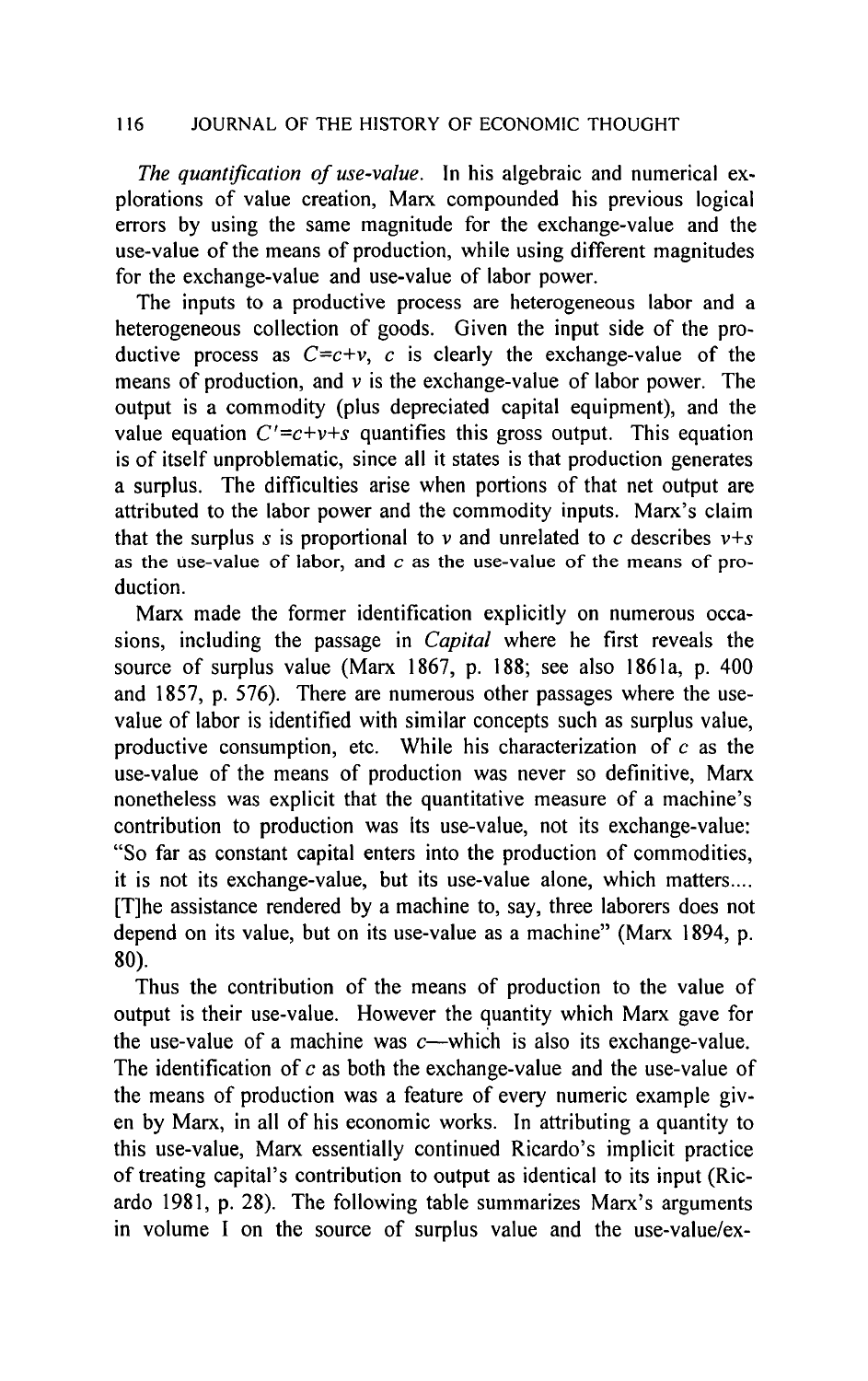change-value dialectic:

|                            | Labor Power | <b>Commodity Inputs</b> |
|----------------------------|-------------|-------------------------|
| Exchange-value             | ν           | с                       |
| Use-value                  | $v + s$     | с                       |
| Different?                 | Yes         | No                      |
| Surplus generated?         | Yes         | No                      |
| Consistent with Ricardo?   | Yes         | <b>Yes</b>              |
| Consistent with dialectic? | Yes         | $N_{\Omega}$            |

The problem with this customary quantification is that it contradicts Marx's fundamental and oft-repeated proposition that use-value and exchange-value are unrelated. The central point of this paper is that, in the *Grundrisse,* Marx transformed the classical distinction between exchange-value and use-value, and the classical proposition that usevalue plays no role in determining exchange-value, into a dialectical foundation for his economics. Prior to this pivotal logical advance, there was no problem with Marx continuing to follow Ricardo on the issue of the value productivity of machinery. Marx simply made explicit in his theory a concept which was arguably implicit in Ricardo. The assertion that labor is the only source of value could be maintained, albeit with all the technical problems of a labor theory of value.

Marx's development of the dialectic between exchange-value and use-value makes this claim logically untenable. The axiom that usevalue plays no role in determining exchange-value means that, in the sphere of consumption, use-value and exchange-value are incommensurable (in contrast to the neoclassical schema, which makes utility and price commensurable through the devices of marginal utility and marginal cost). In the sphere of production, where both exchange-value and use-value are quantitative, it means that they are normally (though not necessarily) different. Yet to argue that the quantified use-value of the means of production is the same as their quantified exchange-value is to argue that, in the case of the means of production, exchange-value and use-value are identical.

#### IV. CONCLUSION

The conclusion that labor cannot be the only source of value has long ceased to be novel. As well as being fundamental to neoclassical economics, that conclusion has been asserted explicitly or implicitly by, among others, Sraffa 1960, Steedman 1977, Bose 1980, Hodgson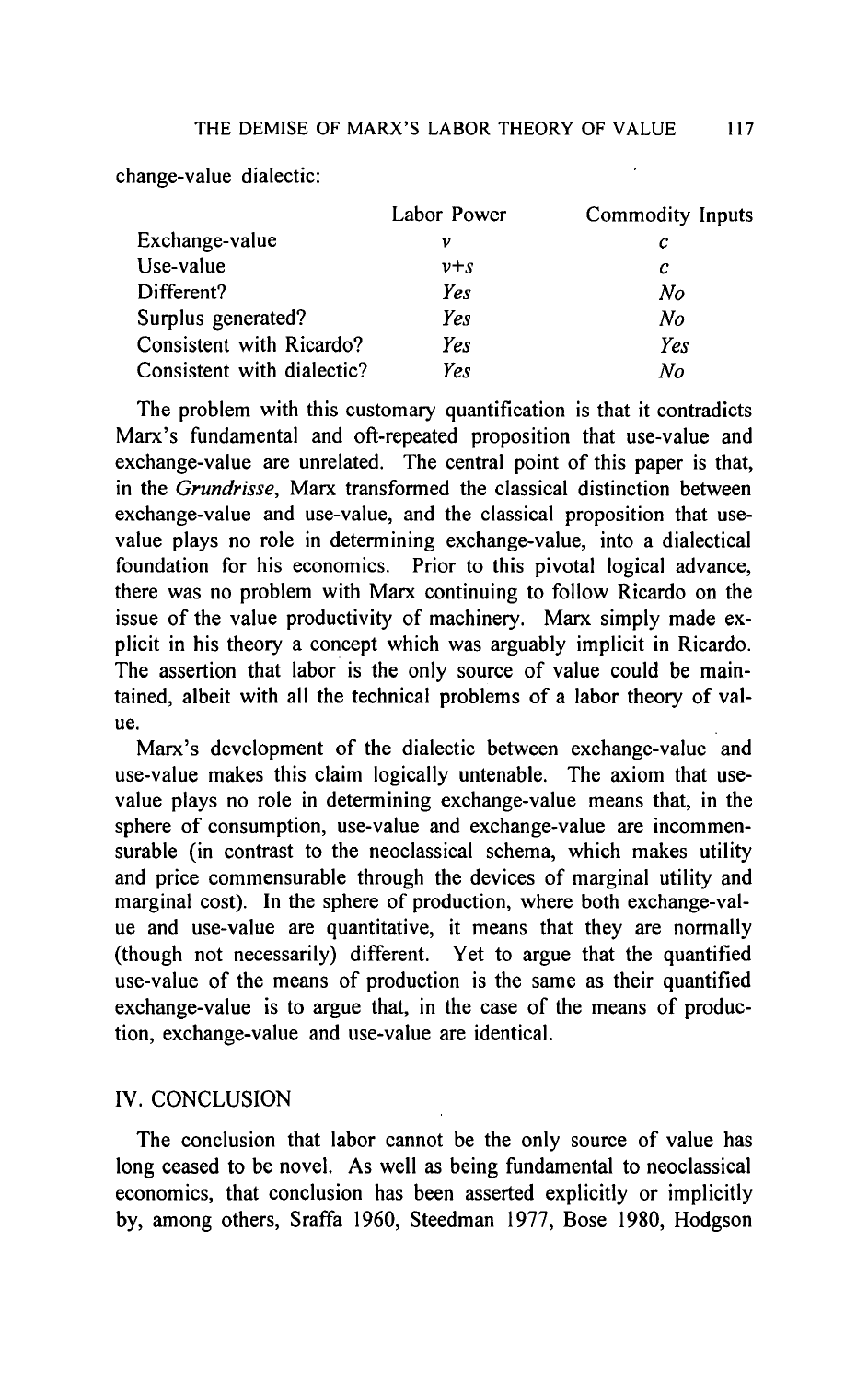1980, Roemer 1983, Wolff 1981, Bandyopadhyay 1984, and Carling 1984. What is novel about this proof is that it has been reached using Marx's fundamental logic. It is thus more difficult for those who wish to maintain a labor theory of value to oppose, since in the past the last refuge of defenders of the labor theory has been that Marx said it was so. I have shown that if Marx had properly applied his own logic, he would have said that it was not.

Another difference is that, since these conclusions flow naturally from Marx's own reasoning, those parts of his analysis which do not depend on labor being the only source of value remain intact. Other critics of the labor theory of value would abandon Marx's historical analysis, his use of the dialectic, and the concept of value itself: clearly these foundations are in fact strengthened by these results. Similarly his comments on the reproduction process, the circuits of capital and the cyclical nature of capitalism are in no way affected. Conversely, his conclusions which depend upon labor being the only source of value are in general overturned. Chief amongst these are the transformation of value into prices, and the tendency for the rate of profit to fall.

The transformation problem is derived from the propositions that labor is the only source of surplus value, and that the rate of surplus value is uniform across industries whereas profit is proportional to the capital expended on both labor power and commodity inputs. Were these premises valid, then there would be a divergence between rates of surplus value and rates of profit when the ratio of commodity inputs to labor inputs varied between industries. However, the proof that every input to production can be a source of surplus value establishes that the rate of surplus value should tend towards uniformity across industries for the same reason that rates of profit should tend to be uniform: capitalist competition. Therefore there is no a priori reason why issues pertaining exclusively to production itself—such as the ratio of capital to labor—should cause a divergence between rates of surplus value and rates of profit. There is thus no reason why a higher capital/labor ratio than average should be associated with a lower rate of surplus value than average, no technical problem in converting values into prices of production, and no reason why prices should systematically diverge from values (or rates of surplus value from rates of profit) solely on the basis of differences in capital intensity.<sup>3</sup>

3. There are reasons why price will diverge from value, but they lie outside the scope of this paper.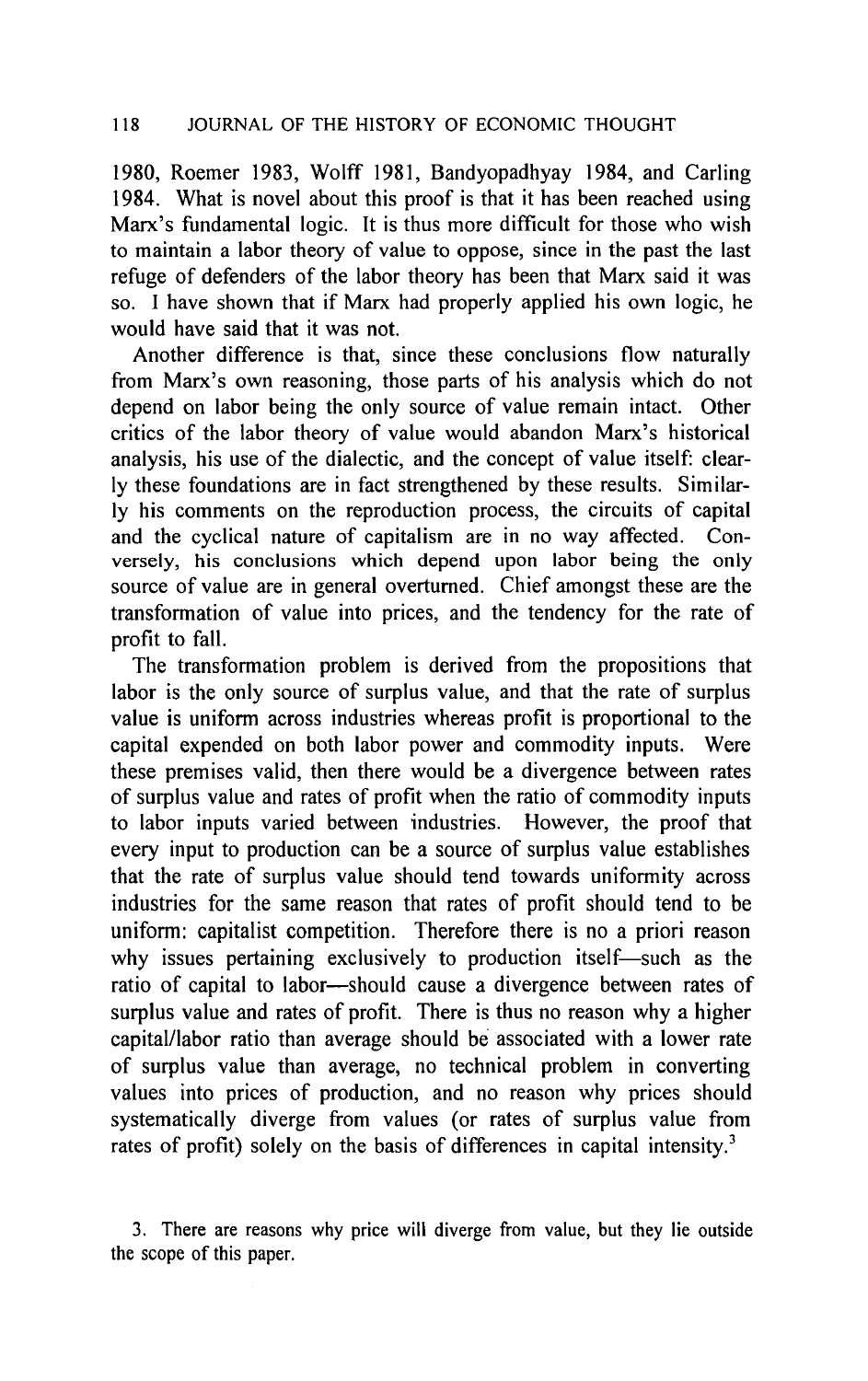The tendency of the rate of profit to fall suffers a similar fate. This "tendency," like the transformation problem itself, was founded on the proposition that labor was the only source of value, and that there was a tendency over time for the ratio of capital to labor (measured in value terms) to rise. Since surplus can be garnered from all inputs to production, there is no reason why an increase in the ratio of commodity to labor inputs should lead to a decline in the overall rate of surplus. Using Marx's own logic, this confirms Steedman's judgment from a Sraffian perspective that the transformation problem is a "pseudo-problem, a chimera" (Steedman 1977, pp. 14-15). Indeed the entire dispute between Marxians and Sraffians can itself be judged a chimera, since Marx's theory of value in fact provides the philosophical foundation for an absolute theory of value, consonant with Sraffian analysis, in which commodities in general in a system of commodity production are regarded as the source of surplus value.

Further development of the method discussed in this paper should provide many worthwhile additions to the intellectual weaponry of Marxian analysis. In this new tradition, which can exist cooperatively with Sraffian and Kaleckian economics while containing the superior concepts of dialectics and value, it should be to Marx's credit that he provided the analysis by which the labor theory of value could be transcended, and labor and commodities together regarded as the joint sources of value.

#### REFERENCES

- Bandyopadhyay, P. 1984. "Value and Post-Sraffa Marxian Analysis," *Science and Society, 48,* no. 4, 434-48.
- Bose, A. 1980. *Marx on Exploitation and Inequality,* Oxford University Press, Delhi.
- Carling, A. 1984. "Value and Strategy," *Science and Society, 48,* no. 2, 129-60.
- Carver, T. 1975. *Karl Marx: Texts on Method,* Basil Blackwell, Oxford.
- Ehrbar, H. and M. Glick. 1986. "The Labor Theory of Value and Its Critics," *Science and Society, 50,* no. 4, 464-78.
- Fine, B. 1986. *The Value Dimension,* Routledge and Kegan Paul, London.
- Gintis, H., and S. Bowles. 1981. "Structure and Practice in the Labor Theory of Value," *Review of Radical Political Economics, 12,* no. 4, 1-25.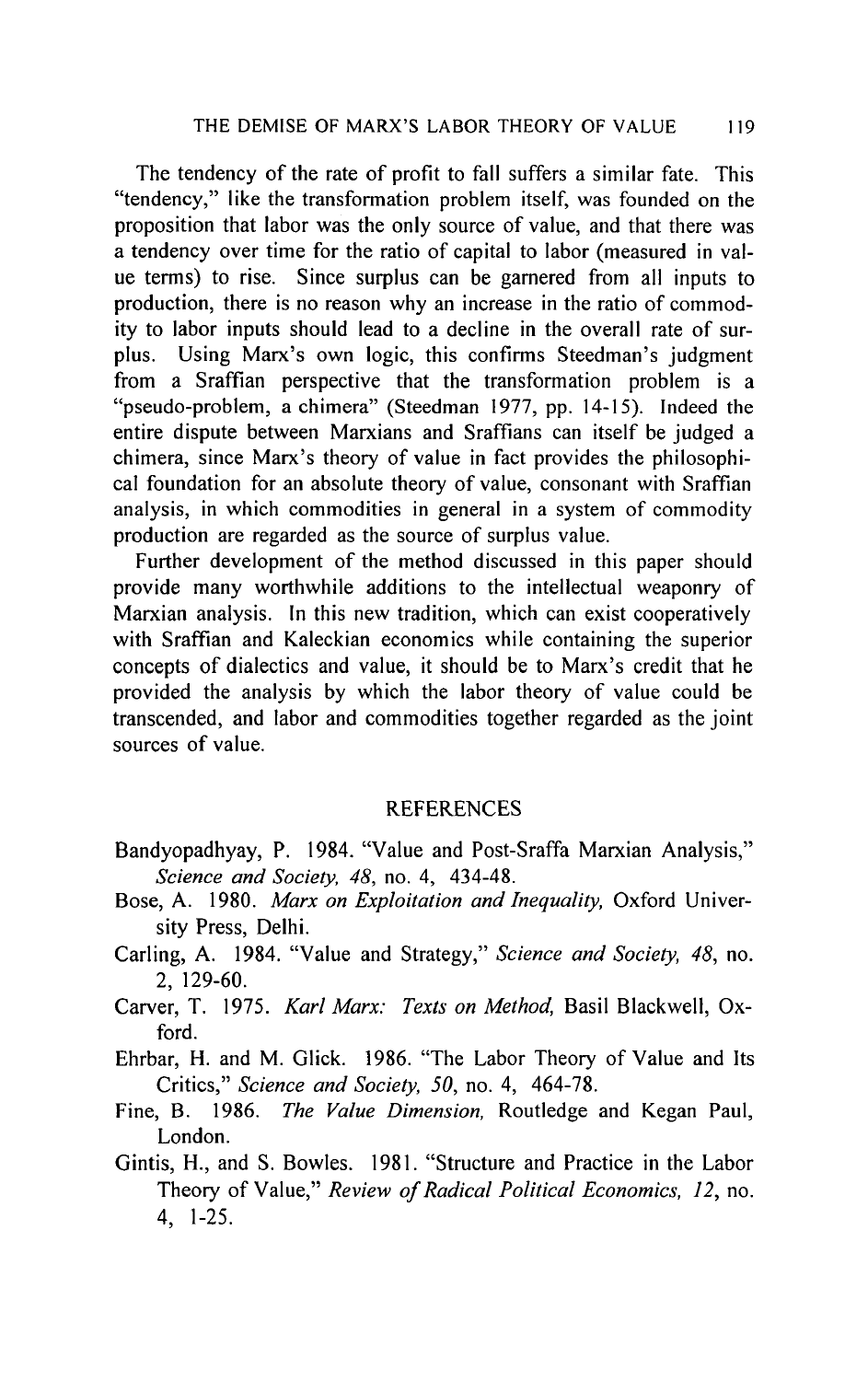- Groll, S. 1980. "The Active Role of 'Use Value' in Marx's Economics," *History of Political Economy, 12,* no. 3, 336-71.
- and Z. B. Orzech. 1987. "Technical Progress and Values in Marx's Theory of the Decline in the Rate of Profit: An Exegetical Approach," *History of Political Economy, 19,* no. 4, 591- 613.
- Hodgson, G. 1982. *Capitalism, Value and Exploitation,* Martin Robertson, Oxford.
- Howard, M. C. and J. E. King. 1985. *The Political Economy of Marx,* 2d ed., Longman, London.
- Laibman, D. 1980. "Exploitation, Commodity Relations and Capitalism: A Defense of the Labor-value Formulation," *Science and Society, 44,* no. 3, 274-88.
- Lamb, D. 1987. *Hegel and Modern Philosophy,* Croom Helm, London.

Maguire, J. 1972. *Marx's Paris Writings,* Gill and Macmillan, Dublin.

- Mandel, E. 1971. *The Formation of the Economic Thought of Karl Marx,* NLB, London.
- Marx, K. 1846. *The Poverty of Philosophy,* Charles Kerr, Chicago.
	- . 1844. *Economic and Philosophic Manuscripts of 1844,* International Publishers, New York.
- . 1847. *Wage Labor and Capital,* Progress Publishers, Moscow.
- . 1857. *Grundrisse,* Penguin, Middlesex.
- . 1859. *A Contribution to the Critique of Political Economy,* Progress Publishers, Moscow.
- . 1861. *Theories Of Surplus Value,* parts 1, 2, 3, Progress Press, Moscow.
- . 1865. *Wages, Price and Profit,* Progress Publishers, Moscow.
- . 1867, 1885, 1894. *Capital, I, II, III,* Progress Publishers, Moscow.
- Marx-Engels-Lenin Institute, ed. 1951, 1962. *Karl Marx and Friedrich Engels: Selected Works, 1* and 2, Foreign Languages Publishing House, Moscow.
- Mclennan, D. 1971. *Karl Marx: Early Texts,* Basil Blackwell, Oxford.
- Meek, R. L. 1973. *Studies in the Labor Theory of Value,* 2d ed., Lawrence & Wishart, London.
- Oakley, A. 1983, 1985. *The Making of Marx's Critical Theory,* 2 vols., Routledge and Kegan Paul, London.
- Ricardo, D. 1821. *Principles of Political Economy and Taxation,* 3d ed., edited by E. C. K. Gonner. George Bell, London.
- Roemer, J. E. 1983. "R. P. Wolffs Reinterpretation of Marx's Labor